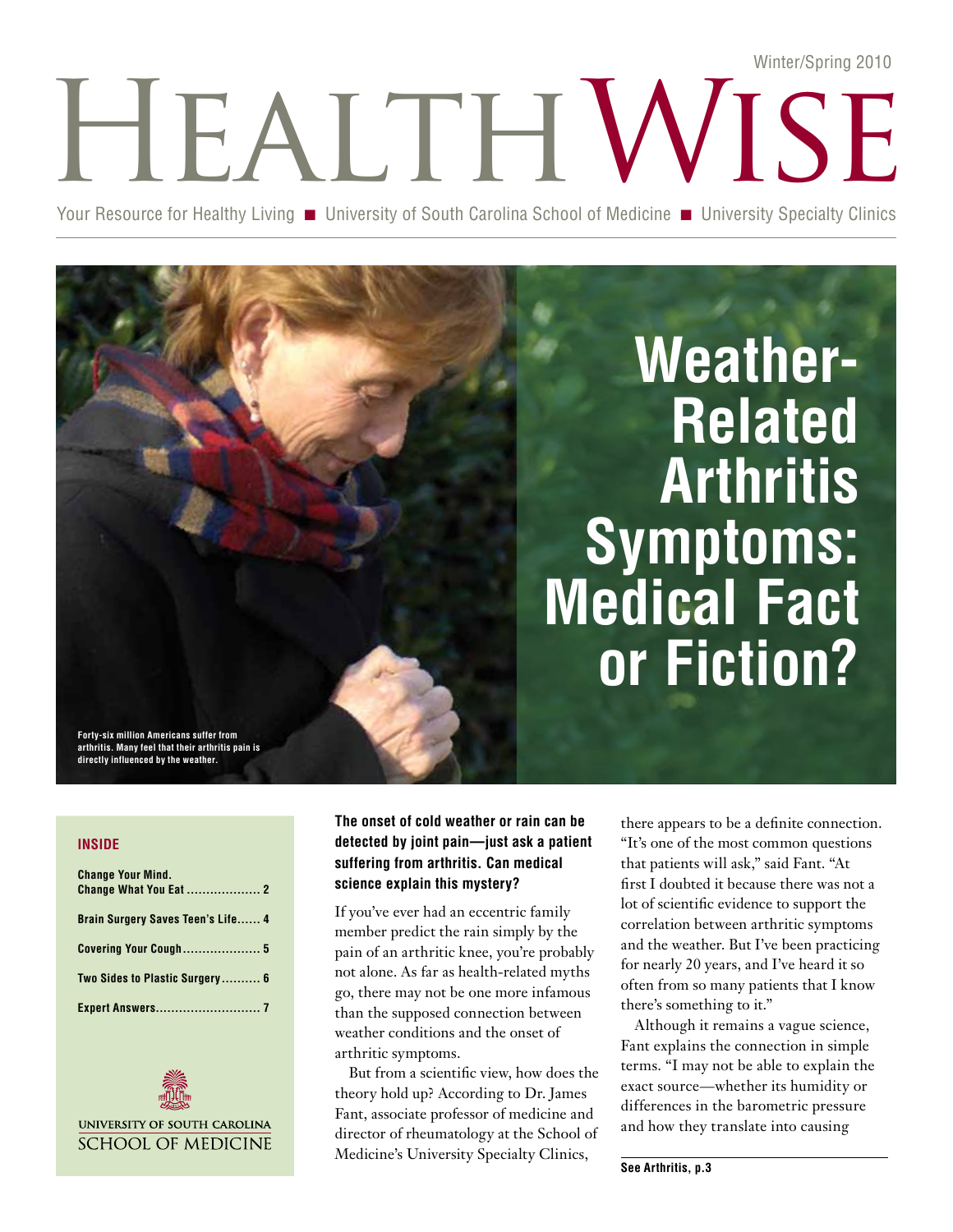### **ARTHRITIS continued from cover**



symptoms," said Fant. "But I believe there is a connection simply because I've heard too many patients tell me that they are absolutely sure when it's going to rain because their knees will hurt more."

Fant explains that there are different theories about why weather would affect arthritic conditions—the most common

theory concerning atmospheric pressure as indicated by a barometer. "Suppose you have an inflamed joint that is subject to swelling," said Fant. "If the barometric pressure is decreased, then that would allow the inflamed tissue to swell more, simply because there is less atmospheric pressure holding the tissue back. If there are nerves in that tissue, then those nerves would be stimulated by that swelling, and that would translate into pain."

Cold weather is another mechanism that could cause arthritic symptoms, according to Fant. In the same way that a decrease in barometric pressure decreases swelling of an inflamed joint, cold weather would have the opposite effect. Fant said that if cold temperatures shrink tissue down, it pulls on nerves, thereby causing pain.

Beyond weather-related symptoms, Fant says there are more than 120 diagnosed conditions that result in arthritis or joint pain. For more information, contact the University Specialty Clinic's Division of Rheumatology at 803-540-1000.  $\blacksquare$ 

Although there is still not a specific source that shows how weather affects arthritis, Fant says that cold weather tends to create lifestyle conditions that can lead to arthritic symptoms. "A lot of the rheumatic conditions I treat become worse with a sedentary lifestyle—a condition that is more prevalent in the winter months," said Fant. "During winter, many people lead a less active lifestyle, and their joints tend to stiffen up. This is commonly referred to as gelling, where your joints become 'gelled' because you are sitting in one position too long, and it causes pain and stiffness."

Beyond rheumatoid arthritis or osteoarthritis, Fant also says that the patients he sees for lupus can be directly affected by weather conditions. "I've treated lupus patients with a condition called Raynaud's syndrome," said Fant. "Raynaud's causes cold-induced vasospasms—or decreased blood supply in the hands—and it can definitely worsen in colder conditions."

For more information on establishing lifelong healthy eating habits, check out the U.S. Department of Agriculture's food pyramid at www.mypyramid.gov.  $\blacksquare$ 

Fant says the sun's warmth can provide some relief. "With the more prevalent arthritis types like osteoarthritis or rheumatoid arthritis, sun exposure, because it provides warmth, can make you feel better. There's no evidence that it actually changes the condition, but it can affect symptoms in a positive way."

Joyce Dunn first noticed how out of shape she had become when<br>She couldn't find the energy to play with her granddaughter. "She oyce Dunn first noticed how out of shape she had become when would ask me to play, and when she threw the ball past me, I would say, 'Brigit, go get it,'" Joyce recalled. "'Grandma's tired. Can we do it sitting down?'"

It was only one year ago when the Dunns decided to do something about their weight issues and joined a class that promoted the science and philosophy of weight loss. "The main thrust of the program was that by reducing 500 calories a day, you would lose 3,500 calories in seven days, or one pound a week," said Al. "The main example was an order of French fries. If you don't eat that order of French fries, you can save 500 calories for that day."

As their friends and coworkers started noticing their dramatic weight loss, Al, who went from a 38" to a 33" waist, soon came up with a slogan to encapsulate everything the two had learned: "Cook, cleanse, and share," said Al. "Cook meals more often with as many vegetables as you can. Cleanse and hydrate yourself by drinking 48–64 ounces of water a day, and, when out, share your meal whenever possible."

lot of weight in the beginning of a diet, but then, after a few weeks or months, they rebound and regain the weight plus some. "If everyone could just focus on changing their overall behavior, which is what we try and do in clinic, then they will have success in the long term," Hanna said.

According to Hanna, one of the easiest ways to learn about healthy eating habits is by looking at the U.S. Department of Agriculture's food pyramid. As many people might remember from grade school, the food pyramid suggests nutritional guidelines for each food group along with suggested servings for healthy eating.

> But according to Joyce, their weight loss and dietary changes aside, there is a much more personal reason—besides new clothes—to celebrate their weight loss and new lifestyle. "Now when it comes to being active," said Joyce, "I'm the one that says to my granddaughter, 'Come on Brigit. Let's play."

"If you look at the food pyramid and then compare it to the key diets recommended by the American Diabetes Association or the American Heart Association, you'll see they are very similar," said Hanna. "The pyramid suggests high fiber, less refined carbohydrates, more whole grains, leaner meats, moderate fat but healthy fat. If you're looking for the best way to lose weight and eat healthy, just follow the recommendations of the food pyramid," said Hanna.

ose weight. Eat healthier. As far as New Year's resolutions go, these are probably the two most popular—<br>most broken—promises we make to ourselves. The ose weight. Eat healthier. As far as New Year's resolutions go, these are probably the two most popular—and simple truth is that most of us want to look and feel better. But with the endless and, most typically, conflicting diet plans, meal schemes, and nutritional advice on the market, how do we really make healthy diet changes that can last a lifetime?

> "Lets say your recommendation is 2,000 calories a day. The food pyramid guide will tell you how to accomplish that," said Hanna. "The guidelines will tell you exactly how many servings of grains, fruit, vegetables, dairy, and proteins that you need and some very simple tips on how to achieve your goals. It's very basic and the most user-friendly way to teach people about eating healthier."

Al and Joyce, both employees with the School of Medicine, had slid into a self-described "sedentary lifestyle" and usually ate anything they wanted. But along with being unable to keep up with her granddaughter, Joyce also had some medical issues that spurred them into action.

"One of the keys to our weight loss was that we did it together. It was critical to our success," said Al. "We can inspire and compete with one another even though it's not really a competition." "Yes it is," Joyce interjected with a laugh, noting that she has gone from a size 20 to a size 12.

As frequent restaurant patrons, the Dunns learned to order only one entrée or cut the portions in half. "If you don't have a partner to share your food with, ask the restaurant server to only serve half the portion and put the other portion in a takeout box for later. If it's not on your plate, you won't eat it," said Al.

Along with drinking more water and learning to eat less and more healthy, the Dunns also discovered they didn't have to give up their favorite guilty pleasures like desserts. "Don't deprive yourself if there's something you really like," said Al. "Have it as a treat, have it as a reward. If we say we're going to try to lose 20 pounds over the next three to four months, when we hit that, we have a little celebration with something like a piece of cake."

## **Lifestyle Change Dunn Right**

According to Alison Hanna, registered dietician with the University Specialty Clinics, most fad diets are not only temporary fixes, but are also exclusionary ones. "Most of the media-hyped diets you hear about have a narrow focus and are usually restrictive on calories, or they restrict certain food groups," said Hanna. "They are not well-rounded diets because you can miss out on a lot of essential vitamins or minerals. For example, if you are excluding too many types of meat, you are missing out on a lot of important vitamins or minerals. Or if you are excluding too many carbohydrates, you are missing out on some healthy things they provide."

As a specialist in pediatric nutrition, Hanna works with children and their families to establish healthy eating habits that can last a lifetime. Hanna says the key to eating healthy and long-term weight loss is not just about changing what's on your plate; it's also about changing your entire lifestyle.

"People are afraid of having to make big behavioral changes," said Hanna. "The fad diets make a lot of empty promises, and what's easy to do in a couple of weeks becomes very difficult in the long run." Typically, people will lose a

**The key to eating healthy and long-term weight loss is not just about changing what's on your plate; it's also about changing your entire lifestyle.**

# **eat. Change the way you Change your**



**Joyce Dunn went from a size 20 to a 12, while her husband, Al, reduced his waist size from 38" to 33".**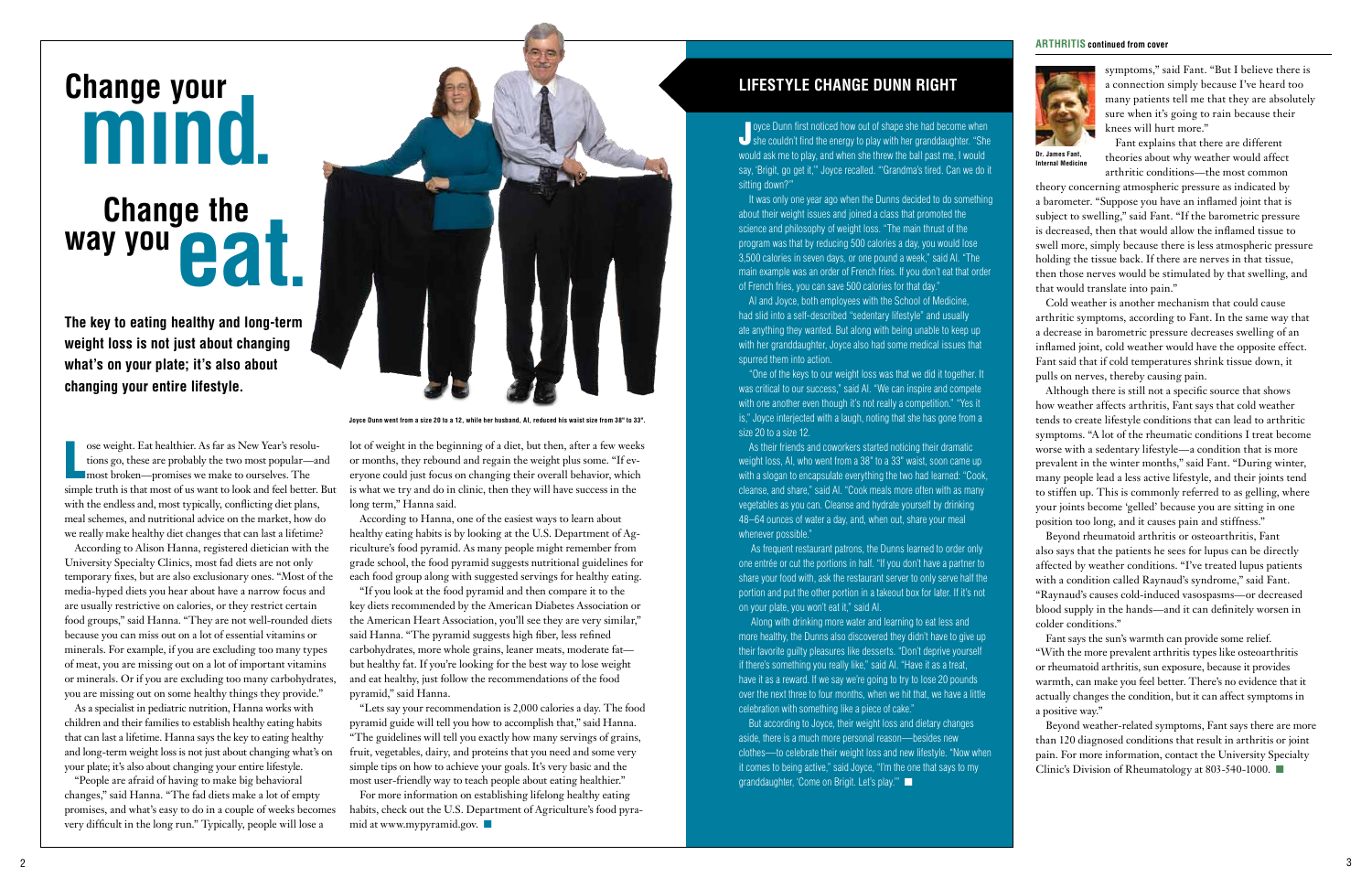During these chilly winter months, a bothersome cough is often thought of as a simple symptom of a cold, sinus problem, or even the flu. But what if a persistent cough goes beyond the normal timeframe associ-According to Dr. Brandi Newsome, The course of treatment varies for each

For more information on the treatment of chronic coughing, contact University Specialty Clinics Pulmonary Critical Care at 803-799-5022.

Occasionally, Newsome said a cough could be something more serious. "Typically,

cancers don't manifest as a cough, unless they are in the airways," she said. "There are also benign tumors that can cause coughing because they are obstructing the smaller airways, almost like asthma would."

**DISEASE:** This condition, which causes stomach contents to irritate the esophagus, can cause heartburn and other symptoms like a chronic cough. GERDrelated coughing is becoming more prevalent as the general population becomes more overweight. Caffeine overusage is another important cause of GERD.

**CHRONIC BRONCHITIS:** In the United States, this breathing disorder is almost always related to smoking. **ASTHMA:** An inflammatory disorder of the airways, asthma causes attacks of wheezing, shortness of breath, chest tightness, and coughing.

But Newsome says the good news is that the majority of chronic coughing cases can be treated—as long as patients take the time to seek out advanced treatment and be patient as they are being diagnosed. "As doctors, we are taught to change only one variable at a time. Chronic cough is typically multi-factorial, so we often need to try several different medications and tests to finally pinpoint the cause of their cough," said Newsome. "But I would say that with 75 to 80 percent of our patients, we are able to find one or more diagnoses to explain their cough and have success with treatment," said Newsome.

**COMBINATION COUGH:** This occurs when you have more than one of the above conditions. For example, it's very common for patients to have postnasal drip and reflux disease at the same time.

**upper airway cough syndrome:** What used to be considered a post-infectious, or "after a cold," cough, an upper airway cough syndrome can last two to three months after a bad cold. The condition is often lumped in with "postnasal drip" but can also be related to allergic rhinitis, hay fever, or chronic sinus disease.

## **GERD, or gastroesophageal reflux**

**medically related coughing:** Some medicines, such as ACE inhibitors, have side effects that can cause coughing. Used to treat hypertension and congestive heart failure and as a preventative kidney disease treatment for diabetes patients, this group of medicines can cause an accumulation of bradykinin, a histamine-type substance that leads to a bothersome dry cough.

## **Types of Chronic Coughs**

At 16 years old, Omar Oliphant of Columbia, S.C., was looking forward to many of the typical hallmarks associated with being a healthy teenage boy, such as playing high school football and learning to drive. But due to an unknown arterial venous malformation (AVM) in his brain, Omar's life would soon take a very different direction.

> Today, Omar is not only free of seizures, but he is finally getting back to the typical life of a teenager. "It's so rewarding to help Omar, to know that we could help him get better and to see him go on to college," said Webb. "Now that his seizures are gone, he's getting back to a normal life and doing the things he wants to do—like driving."



"I was on vacation with my family, and I was swimming in the pool when all of a sudden my arms locked up," Omar said. "Soon after, I started having a series of blackouts." Omar and his parents sought immediate medical attention, but his condition was initially attributed to dehydration due to his active lifestyle. Ironically, while standing at his high school water fountain several weeks later, Omar had what would be the first of many unexplained seizures.

ated with these seasonal maladies? director of the nodule clinic at University Specialty Clinics, if a cough lasts for more than two months, it is typically categorized as a chronic cough. "Frequently, a patient comes to us after months of coughing," said Newsome. "They are frustrated, they can't sleep at night, and their coworkers think they have some sort of infectious disease." condition, but Newsome advises that if someone is suffering from a persistent cough, they should consult with a pulmonary physician as soon as possible. **Dr. Brandi Newsome,** 

His physician at the time told him to watch his activities. But while training for the upcoming football season, Omar's seizures returned and were worse than ever. "That's when my parents knew there was something much more serious going on. But every time they took me to the doctor, they said I was fine," Omar said. Finally, after another seizure during football practice, Omar received a CT scan that helped diagnose the source of his seizures.

The results of his CT scan revealed that Omar had an arterial venous malformation in the back of his brain something that he most likely had been living with his entire life. Relatively rare, arterial venous malformations, or AVMs, are masses of abnormal blood vessels that grow in the brain. They consist of a blood vessel "nidus," or nest, through which arteries connect directly to veins, instead of through the vessels called capillaries.

Some people, like Omar, are born with an AVM, but over time it tends to enlarge as the pressure of the arterial vessels cannot be handled by the veins that drain out of it. That pressure caused Omar's blackouts and seizures and, if left untreated, leads to a life-threatening hemorrhage.

Dr. Sharon Webb, a neurosurgeon with the School of Medicine's University Specialty Clinics who treated Omar, describes an AVM as a "big bag of worms." "An AVM is a triangular collection of abnormal vessels," said Webb. "Sometimes they can be associated with different diseases, but in most cases we believe people are born with them, and they are often found incidentally due to unrelated symptoms."

Webb explained that the choice of treating an AVM depends on its size and location in the brain. "If the AVM is accessible and in a relatively non-eloquent part of the brain that does not affect motor skills, speech, and sight, surgery is likely the best option," said Webb. "Omar's other option was Gamma Knife radiosurgery treatment, a more efficient treatment for deeper, smaller AVMs, but one that takes two to three years to take full effect."

Although frightened at the prospect of brain surgery, Omar and his parents felt that radiation therapy was not a viable option. "They said I couldn't exercise for two years or play sports, and I could have gotten cancer from the radiation," Omar said. As a family, Omar and his parents decided to take Webb's advice for a total surgical removal of his AVM.

"It's one of the most challenging surgeries we do," said Webb. "It's very meticulous and the main purpose is to stay outside of the AVM. Because once you get into it, there's a lot of bleeding," said Webb. "You're also dealing with abnormal vessels that don't want to stop bleeding in spite of the use of electrocautery."

Webb said that because Omar's AVM was still relatively near the eloquent part of his brain, she did have a slight concern that he may suffer from temporary side effects from his surgery. "Because of the area where his AVM was, I wasn't sure what we would be dealing with when he woke up," said Webb. "We were still looking at the possibility of weakness or some decrease in the coordination of his motor skills."

However, Omar pulled through with motor skills intact.

"I prayed to God that everything would be fine," Omar said. "I had a mindset that I would recover fast. They said I would be in recovery for a week, but I was out in less than three days. They were amazed I recovered so fast."

## **Brain Surgery Gives Teen a New Lease on Life**

**Misdiagnosed blackouts and seizures threatened to take away Omar's dreams and life at the tender age of 16. Dr. Sharon Webb performed life-saving surgery that gave him a chance to see his dreams fulfilled.**

## **Covering Your Cough Solutions for Chronic Coughing**





**Dr. Sharon Webb gave Omar Oliphant something to smile about when she successfully removed the source of his life-threatening seizures.**

**Pulmonary Critical Care**

"Chronic cough is typically multifactorial, so we often need to try several different medications and tests to pinpoint the cause of their cough."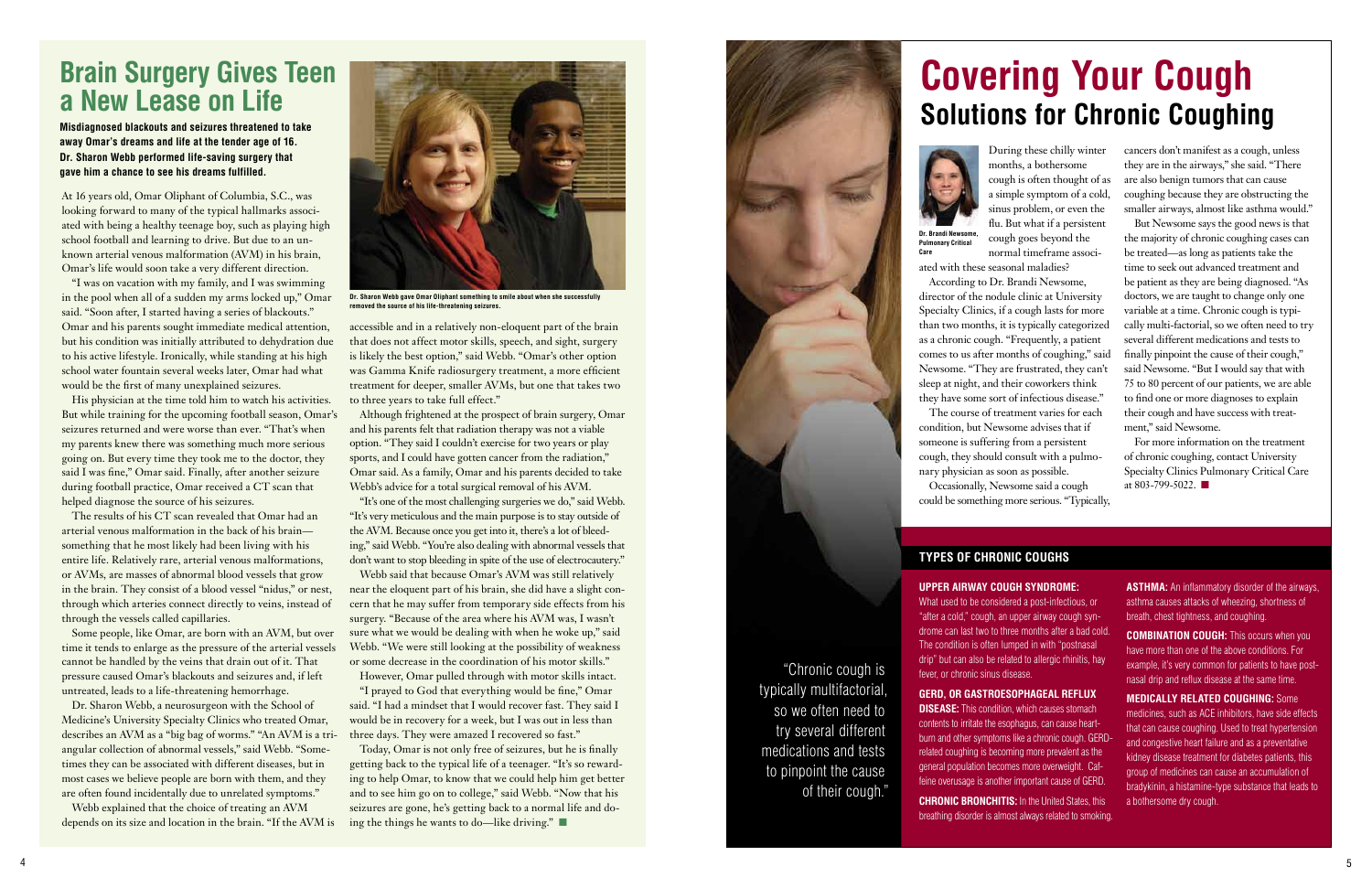### **James Stallworth, MD** Associate Professor

Director, Division of General Pediatrics



Q **What are some of the dangers of lead poisoning in toys, and what is the best possible treatment?**

**A** Lead is a toxic substance, especially to children. It interferes with the development of the nervous system and can lead to behavioral and learning problems. In addition, it can cause anemia, kidney problems, and stomachaches. Children can be exposed to lead from toys that are painted with lead-based paint. Regulatory agencies in the United States minimize this possibility; however, there have been reports of toys coated with lead paint imported from foreign countries and children being exposed to this toxin. In 2007, millions of toys made in China, including toy necklaces made partly with lead, were recalled from multiple countries due to safety hazards.

The best "treatment" for lead poisoning is prevention. Good hand washing, a diet rich in calcium and iron, and avoiding oral contact with lead-containing sources such as dirt or ceramic plates with a lead glaze are but a few of the recommended preventive strategies.



## **Brian Keisler, MD**

Assistant Professor Department of Family and Preventive Medicine Department of Orthopaedic Surgery and Sports Medicine

Q **I enjoy playing golf about three times a week. I have heard of golfer's elbow. What exactly is that, and is it treatable?**

A Golfer's elbow is a common condition causing pain at the medial epicon-dyle, which is the bony prominence on the inner aspect of the elbow. The tendons of the muscles that help to bend (flex) your wrist attach on the medial epicondyle. Overuse of the wrist can cause tension and traction on these tendons, leading to irritation and inflammation at the elbow. Overuse commonly occurs with sports (such as golf) or repetitive work-related activities that involve the wrist. Tennis elbow is a similar condition that affects the outer aspect of the elbow.

**A** There is an epidemic of Type 2 diabetes and obesity sweeping our nation<br>and the globe. One of the reasons this disease is so dangerous is that it **T** There is an epidemic of Type 2 diabetes and obesity sweeping our nation can go undiagnosed for many years. The more commonly known symptoms that may be present are increased thirst, frequent urination, and blurred vision. Some individuals can feel general fatigue and tiredness that goes unnoticed or is blamed on stress, getting older, etc. You should be checked for diabetes if you have risk factors like being overweight, a family history of the disease, a sedentary lifestyle, previous diagnosis of pre-diabetes, gestational diabetes, or delivery of a large baby.

> Fortunately, this condition can commonly be treated with conservative measures. Typically, initial treatments include the use of ice and anti-inflammatory medication, such as ibuprofen. Activity modification is also important—if an activity causes pain, don't do it! Also, a counterforce brace often helps. This is a strap that is worn around the forearm that helps to remove some of the tension from the medial epicondyle. A counterforce brace can generally be obtained from a medical supply store, often without a prescription.

**A** According to the American Heart Association, the metabolic synd<br>has become more and more common in the United States and is According to the American Heart Association, the metabolic syndrome estimated to affect more than 50 million Americans. The metabolic syndrome results from derangement of normal metabolism leading to abdominal obesity and resistance to the effects of insulin by the liver and body's muscles. This leads to weight gain, elevated blood sugars, increases in bad cholesterol and reduction of good cholesterol, as well as many other changes in metabolism.

# Expert Answers



Q **What are the major signs to look for to determine whether I have the onset of Type 2 diabetes, and how can it be treated?**

Proper treatment involves learning about diabetes from a team of professionals, self-monitoring of blood glucose, and long-term lifestyle changes of diet modification, weight loss, and regular physical activity. There are several classes of medications, including pills, insulin injections, or a combination of various medications supervised by a physician. Control of blood pressure and cholesterol and quitting smoking are all extremely important.

## **Augustine Agocha, MD, Ph.D., MBA**



Q **What is metabolic syndrome, and how does that affect my cardiovascular health?**

For more information on reconstructive or cosmetic surgery procedures, contact the University Specialty Clinic's Division of Plastic and Reconstructive Surgery at 803-256-2657.

Treatment begins with weight loss to achieve a desirable body weight (BMI less than 25 kg/m2). Both a healthy diet and increased physical activity are important steps to improve metabolism back toward normal. Medications to treat abnormal blood cholesterol levels and high blood pressure may also be needed to further reduce the risks for heart disease. The metabolic syndrome is both avoidable and treatable, but once the heart has been damaged or a stroke has occurred, it is too late because these conditions are irreversible.

"Expert Answers" features commonly asked questions and the responses of our expert physicians, scientists, and health care providers. For more information about concerns you may have, contact your health care provider.

Many people tend to associate plastic surgery with vanity, or cosmetic procedures such as face-lifts, nose jobs, and breast enhancements. But when it comes to the reconstructive side of the business, plastic surgeons are charged with reshaping and remolding the human body for reasons that go way beyond cosmetics.

Dr. Elliott Chen, assistant professor of surgery in the division of plastic and reconstructive surgery at University Specialty Clinics, said that although he performs many cosmetic procedures, the core of his work involves reconstructive surgery. "The reconstruction side of what I do involves everything from reshaping skulls due to diseases and genetic conditions to fixing children with cleft palates," said Chen.

According to the American Society of Plastic Surgeons, there were nearly five million reconstructive surgeries done last year in the United States.

The top five procedures were tumor removal, laceration repair, hand surgery, scar revision, and breast reduction. In Chen's practice, he typically performs many of the same procedures, including breast reduction and tumor removal, but he also specializes in treating a large number of cases involving birth defects, particularly those involving craniofacial surgery, pediatric plastic surgery, and cleft palate care.

"I serve as a medical director on all of our cleft palate cases," said Chen. "But I'm just part of a large team of physicians that includes everyone from pediatricians to speech language pathologists, orthodontists, and audiologists. We all play a different role, but our main goal is to help make these children live as normal a life as possible."

When it comes to the term "normal," Chen said he operates under the philosophical question of "What is normal? For me, normal is whatever

the patient thinks it is. I try to ensure they have realistic expectations of what the result of their surgery will be," said Chen. "Our goal is to help these patients get back to a normal appearance, with the concept of 'normal' being something that is unique to the individual patient."

Although the types of surgery he performs are all challenging in their different ways, Chen emphasizes that his guiding surgical principle is one of maintaining simplicity and consistency. "As a plastic surgeon, it's my job to improve both function and form," said Chen.

Along with following the most cuttingedge technological advances, Chen also says he finds inspiration for his work from some decidedly nonmedical professions. "I often look at other aesthetic professions and see how they work," said Chen. "For instance, I can look at interior design or engineering and see how the plumbing was designed to be hidden from view. I can look at a tailor and get inspiration on

## **The Reconstructive Side of Plastic Surgery**

**Plastic surgery is not all about vanity, but is most often a necessity.**



**Dr. Elliott Chen emphasizes the importance of cosmetic and reconstructive surgery.**

something like body contouring to see what natural seams of the body you can use."

Chen stresses the importance of both sides of plastic surgery cosmetic and reconstructive—but he does admit to having a slight preference in his practice. "There's nothing wrong with aesthetic surgery," said Chen. "All cosmetic plastic surgeons do reconstructive surgery, and all reconstructive surgeons do aesthetic surgery. But I tend to get more satisfaction in helping someone who just needs a hand. When you are helping a child with a cleft lip, it doesn't take that much time, but after you're finished, you know you did something good."